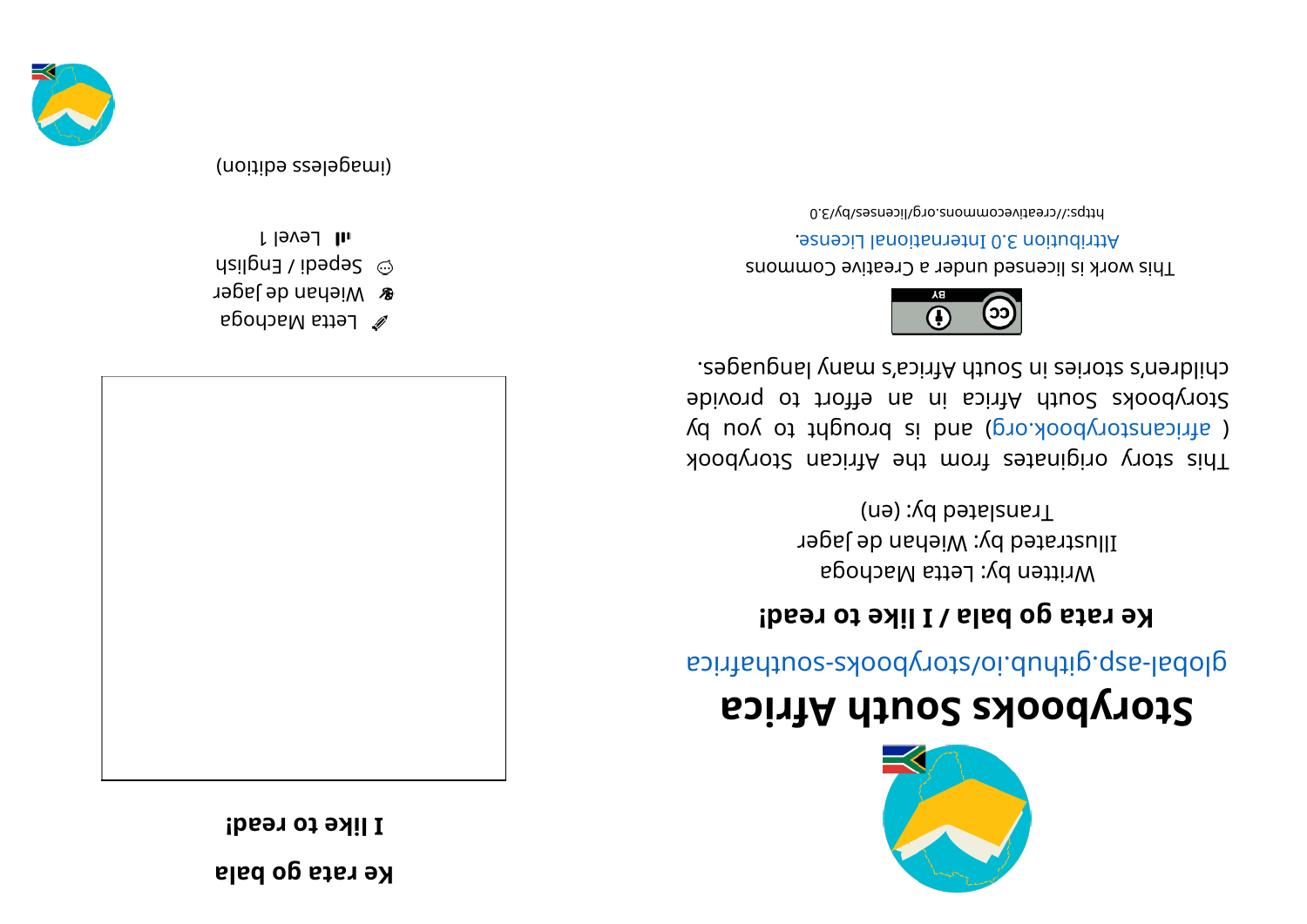• • •

Ke rata go bala.

I like to read.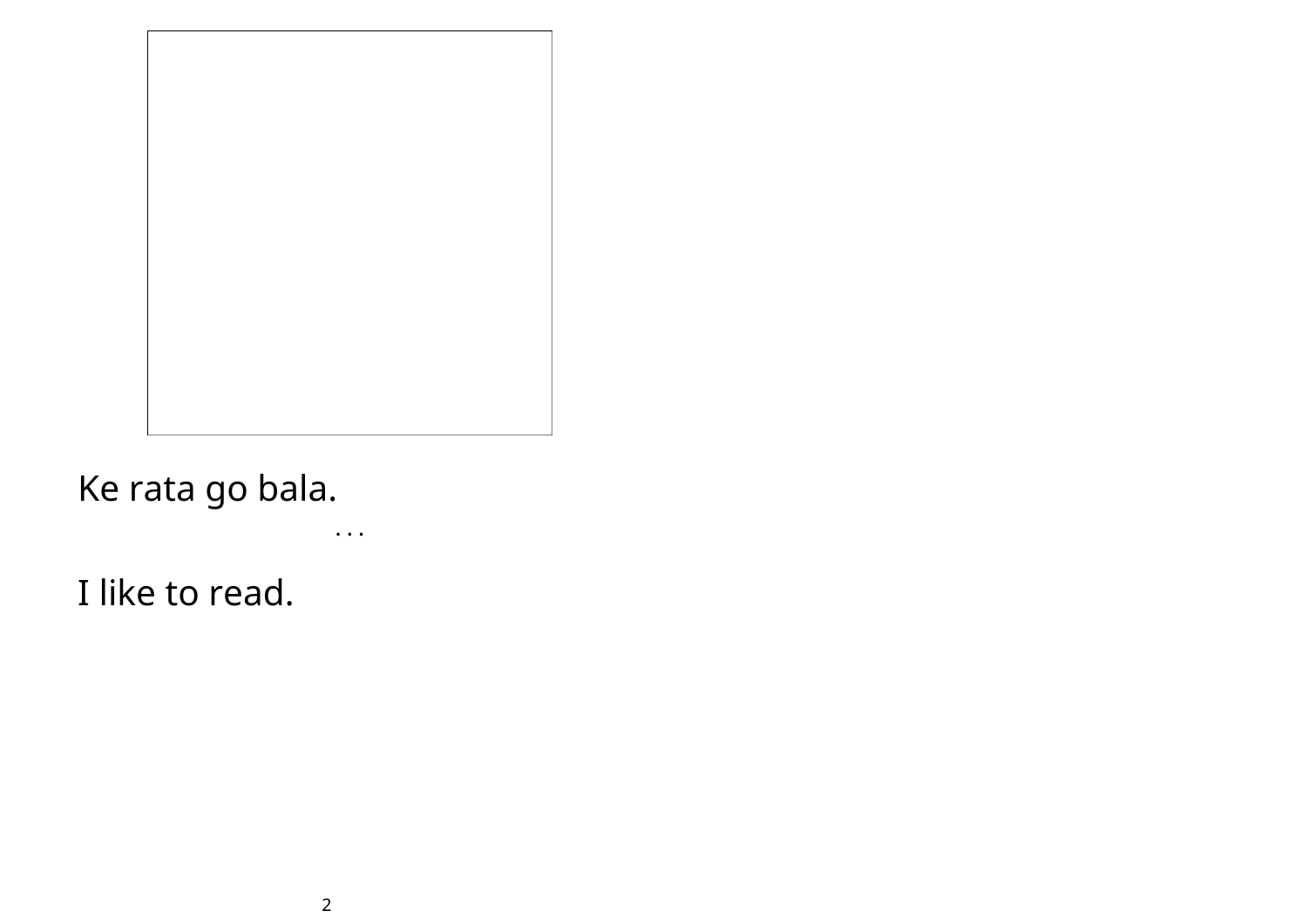

 $\bullet$   $\bullet$   $\bullet$ 

# Ke balele mang?

## Mho can I read to?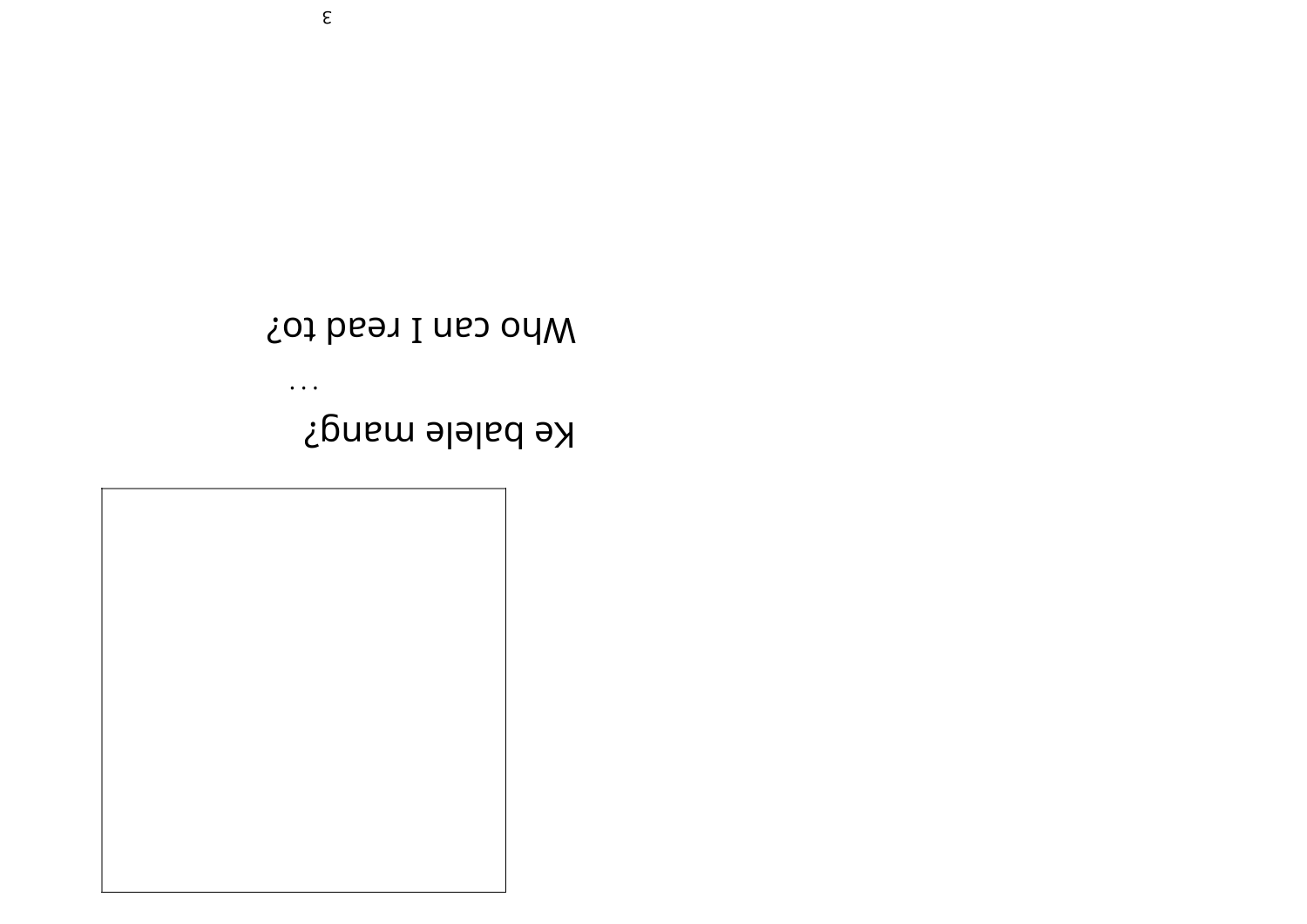

• • •

My sister is asleep.



Ke balele mang? Ke dula fase ka ipalela!

• • •

Who can I read to? I can read to myself!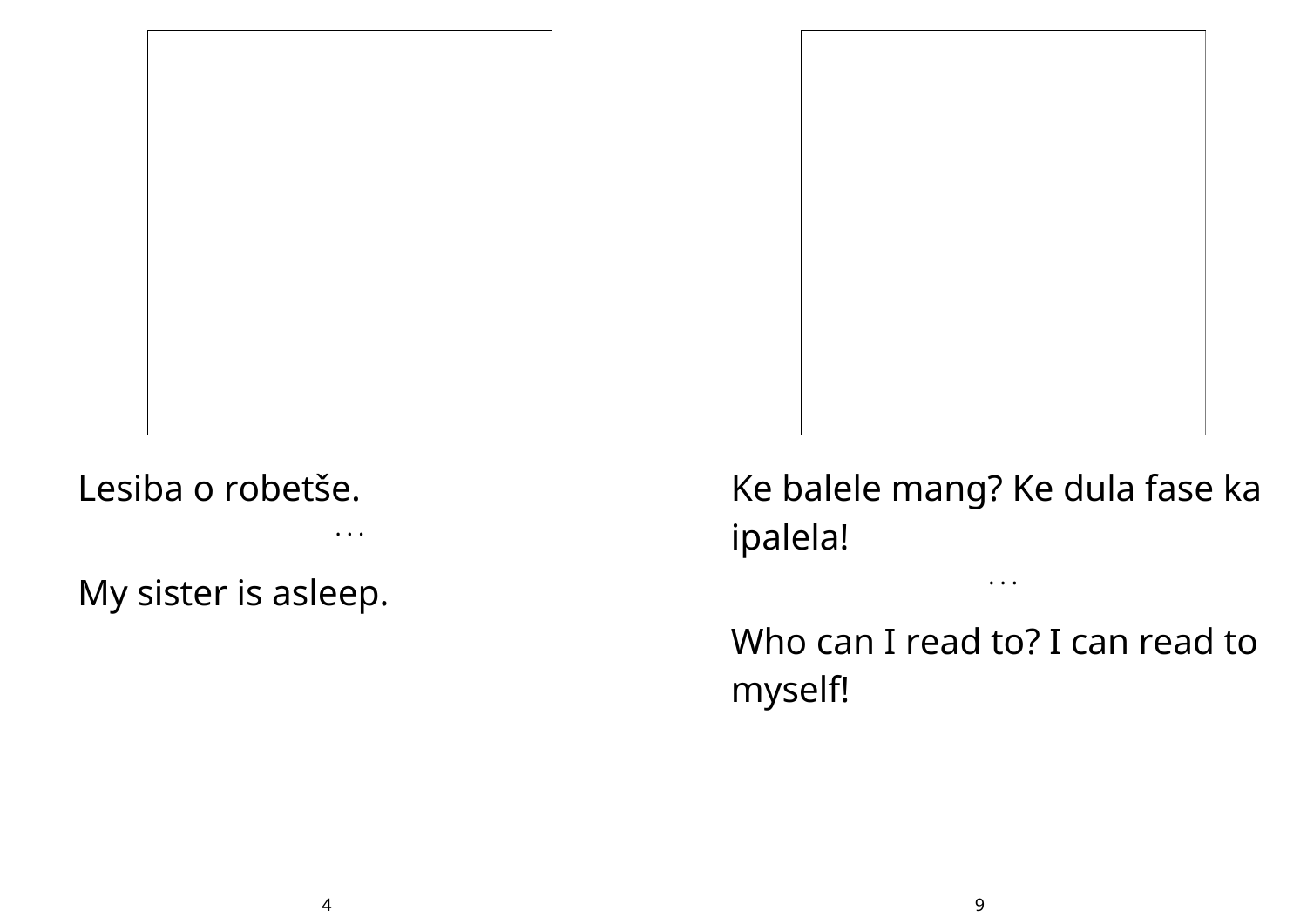

Malome le tate ba lokiša koloi.

 $\bullet$   $\bullet$   $\bullet$ 

·*Ksnq* My father and grandfather are

 $\bullet$   $\bullet$   $\bullet$ 

Who can I read to?

Ke balele mang?